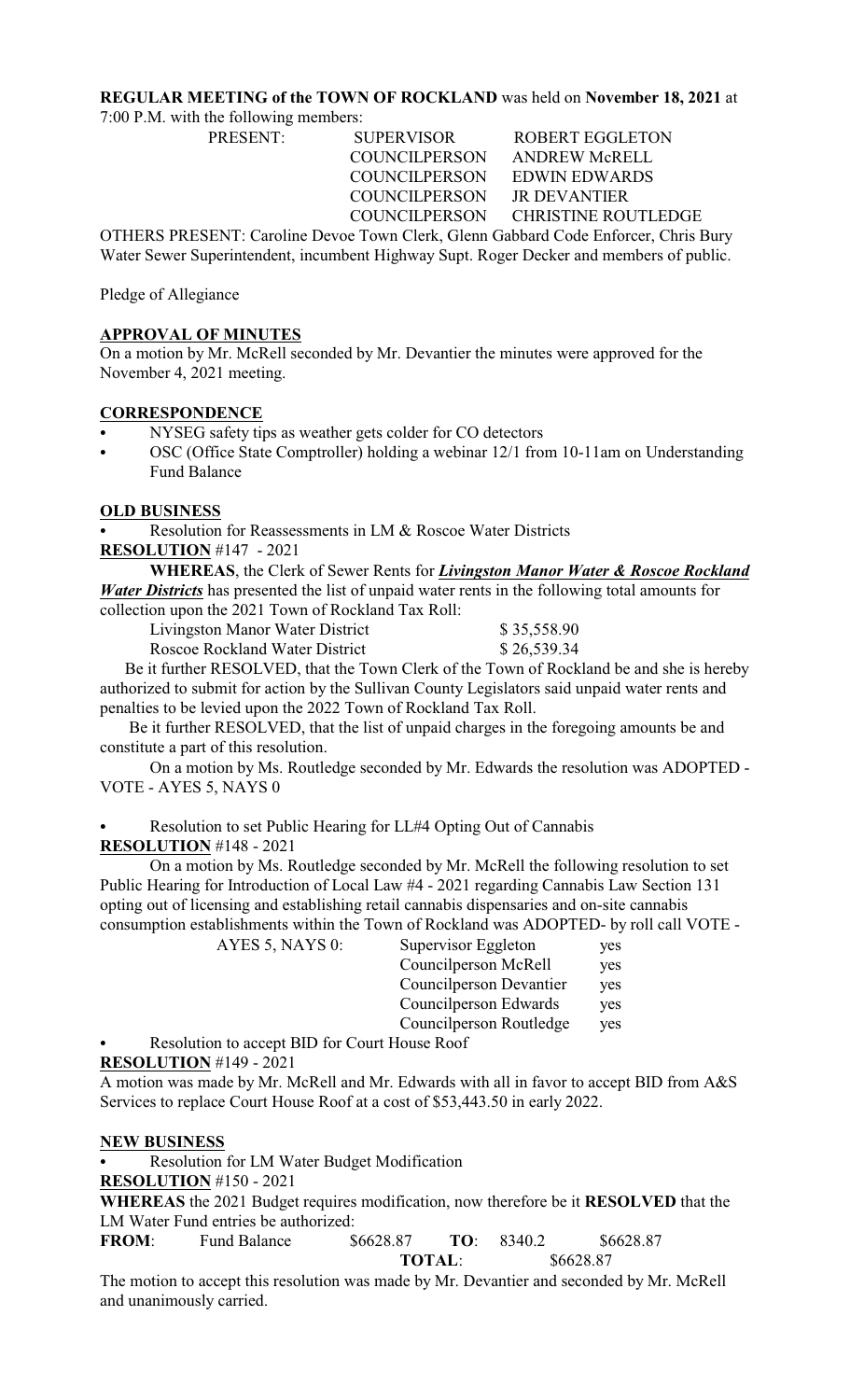### **REGULAR MEETING of TOWN OF ROCKLAND November 18, 2021 cont' pg***.2*

Resolution for LM Sewer Budget Modification **RESOLUTION** #151 - 2021 **WHEREAS** the 2021 Budget requires modification, now therefore be it **RESOLVED** that the LM Sewer Fund entries be authorized: **FROM**: 8120.4 \$4000.00 **TO**: 8130.4 \$4000.00 **TOTAL**: \$4000.00

The motion to accept this resolution was made by Ms. Routledge and seconded by Mr. Edwards and unanimously carried.

- Help wanted ads have been placed for a Full Time Assessor, Temporary/Part-time Bookkeeper (up to 20hrs) and Water/Sewer Operator Trainee
- Resolution to use ARPA Funds to offset Rate Increase for W/S 2022

**RESOLUTION** #152 - 2021

A motion was made by Ms. Routledge seconded by Mr. Devantier with all in favor to use ARPA Funds to offset Rate Increase for Water Sewer Districts 2022 Budget Revenues.

Resolution for adjusting overage rates for LM to equal Roscoe

**RESOLUTION** #153 - 2021

On a motion by Mr. Edwards seconded by Mr. Devantier the resolution to adjust overage rates for LM to \$11 Sewer Districts and \$12 Water District to equal the rates of Roscoe.

Resolution to appoint Jennifer Grossman as Planning Board Chairperson 2022 **RESOLUTION** #154 - 2021

A motion was made by Ms. Routledge seconded by Mr. McRell with all in favor to appoint Jennifer Grossman as Chairperson for Planning Board beginning 2022.

Resolution to Sponsor Manor Ink

**RESOLUTION** #155 - 2021

On a motion by Ms. Routledge seconded by Mr. McRell with all in favor to Sponsor Manor Ink with a donation of \$250.00 for 2022.

Resolution for General Fund Budget Modification

**RESOLUTION** #156 - 2021

**WHEREAS** the 2021 Budget requires modification, now therefore be it **RESOLVED** that the General Fund entries be authorized:

|              |         |          | <b>TOTAL:</b>  | \$750.00 |
|--------------|---------|----------|----------------|----------|
|              | 1989.41 | \$550.00 | 1995.40        | \$550.00 |
| <b>FROM:</b> | 1315.20 | \$200.00 | 1315.40<br>TΩ· | \$200.00 |

The motion to accept this resolution was made by Mr. Devantier and seconded by Mr. McRell and unanimously carried.

W/S weekend duty schedule

# **DEPARTMENT HEADS**

Glenn Gabbard Code Enforcement Officer - Revenues up, Broad acre Development permits

Chris Bury Water/Sewer Superintendent - normal work activities